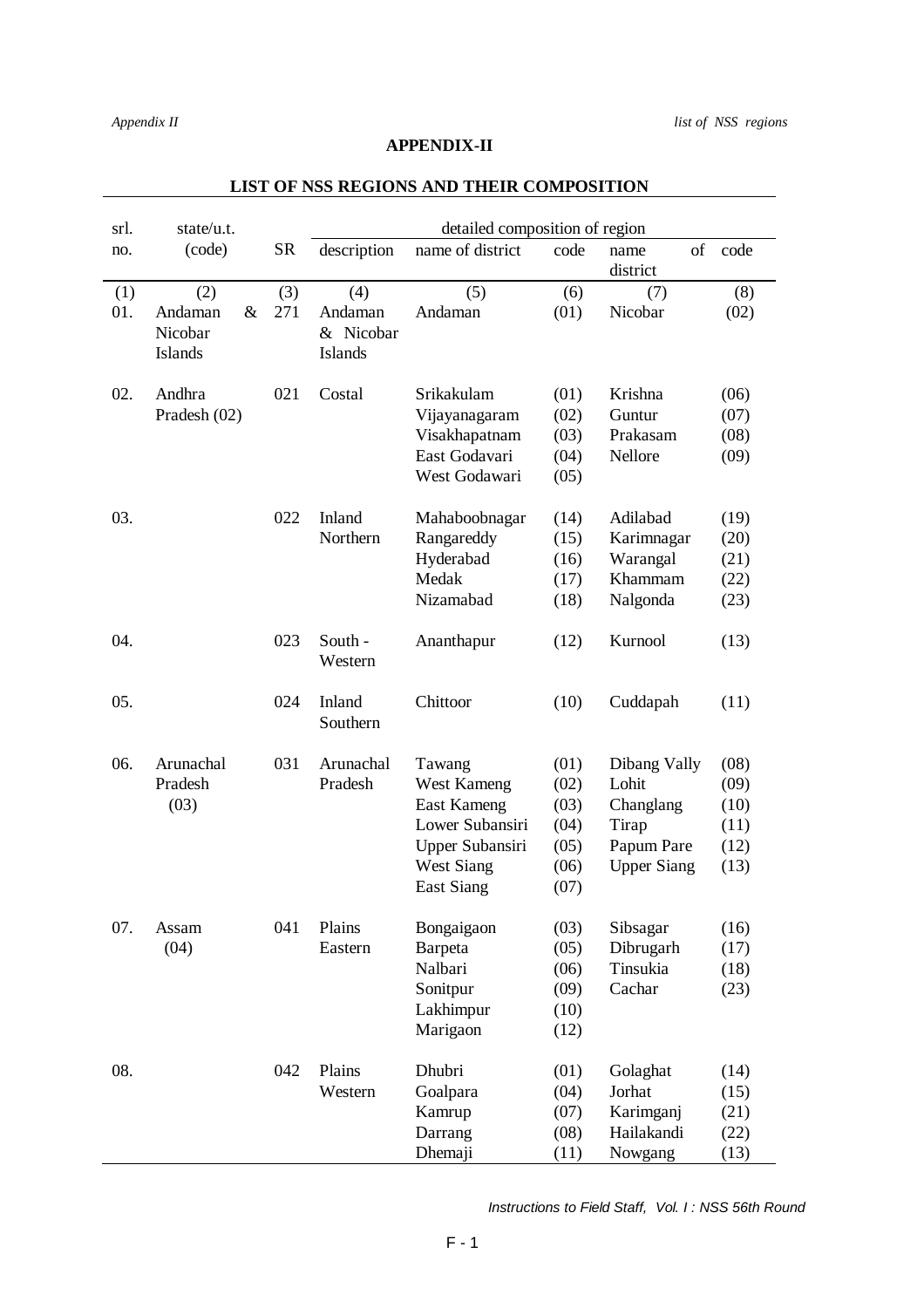*Appendix II list of NSS regions*

| srl. | state/u.t.                            |     |                            | detailed composition of region |      |                        |      |
|------|---------------------------------------|-----|----------------------------|--------------------------------|------|------------------------|------|
| no.  | (code)                                | SR  | description                | name of district               | code | Name<br>of<br>district | code |
| (1)  | (2)                                   | (3) | (4)                        | (5)                            | (6)  | (7)                    | (8)  |
| 09.  | Assam                                 | 043 | Hills                      | Kokrajhar                      | (02) | North Cachar           | (20) |
|      | (04)                                  |     |                            | Karbianglong                   | (19) |                        |      |
| 10.  | <b>Bihar</b>                          | 051 | Southern                   | Gouda                          | (28) | Gumla                  | (37) |
|      | (05)                                  |     |                            | Sahibganj                      | (29) | Ranchi                 | (38) |
|      |                                       |     |                            | Dumka                          | (30) | Singhbhum (E)          | (39) |
|      |                                       |     |                            | Deoghar                        | (31) | Singhblum(W)           | (40) |
|      |                                       |     |                            | Dhanbad                        | (32) | Pakur                  | (50) |
|      |                                       |     |                            | Giridih                        | (33) | Garwa                  | (51) |
|      |                                       |     |                            | Hazaribagh                     | (34) | <b>Bokaro</b>          | (52) |
|      |                                       |     |                            | Palamou                        | (35) | Kodarma                | (53) |
|      |                                       |     |                            | Lohardaga                      | (36) | Chatra                 | (54) |
| 11.  |                                       | 052 | Northern                   | Saran                          | (09) | Madhubani              | (20) |
|      |                                       |     |                            | Siwan                          | (10) | Saharsa                | (21) |
|      |                                       |     |                            | Gopalganj                      | (11) | Madhepura              | (22) |
|      |                                       |     |                            | Champaran(W)                   | (12) | Purnea                 | (23) |
|      |                                       |     |                            | Champaran(E)                   | (13) | Katihar                | (24) |
|      |                                       |     |                            | Sitamarhi                      | (14) | Araria                 | (41) |
|      |                                       |     |                            | Muzaffarpur                    | (15) | Kishanganj             | (42) |
|      |                                       |     |                            | Vaishali                       | (16) | Supaul                 | (43) |
|      |                                       |     |                            | Samastipur                     | (18) | Shivhar                | (55) |
|      |                                       |     |                            | Darbhanga                      | (19) |                        |      |
| 12.  |                                       | 053 | Central                    | Patna                          | (01) | Khagaria               | (25) |
|      |                                       |     |                            | Nalanda                        | (02) | Munger                 | (26) |
|      |                                       |     |                            | Bhojpur                        | (03) | Bhagalpur              | (27) |
|      |                                       |     |                            | Rohtas                         | (04) | Bhabua                 | (44) |
|      |                                       |     |                            | Aurangabad                     | (05) | <b>Buxar</b>           | (45) |
|      |                                       |     |                            | Jehanabad                      | (06) | Shekhpura              | (46) |
|      |                                       |     |                            | Gaya                           | (07) | Lakhisarai             | (47) |
|      |                                       |     |                            | Nawada                         | (08) | Jamui                  | (48) |
|      |                                       |     |                            | Begusarai                      | (17) | Banka                  | (49) |
| 13.  | Chandigarh<br>(28)                    | 281 | Chandigarh                 | Chandigarh                     | (01) |                        |      |
| 14.  | $\&$<br>Dadra<br>Nagar Haveli<br>(29) | 291 | Dadra &<br>Nagar<br>Haveli | Dadra<br>&<br>Nagar Haveli     | (01) |                        |      |
| 15.  | Daman & Diu<br>(30)                   | 301 | Daman<br>&<br>Diu          | Daman                          | (01) | Diu                    | (02) |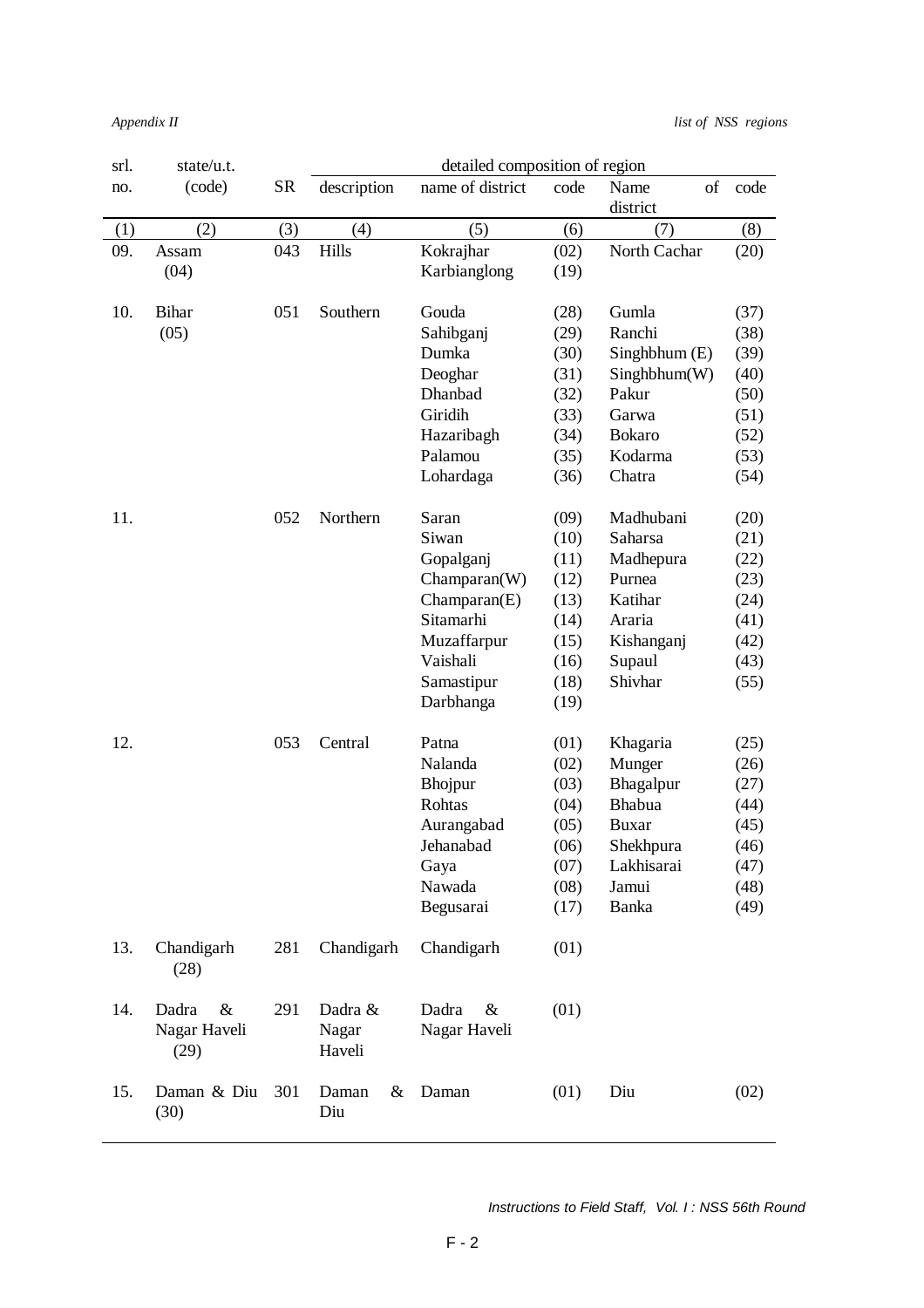| srl.                                                                                                                              | state/u.t.  |           | detailed composition of region |                                                                                                                           |                |                  |      |  |  |
|-----------------------------------------------------------------------------------------------------------------------------------|-------------|-----------|--------------------------------|---------------------------------------------------------------------------------------------------------------------------|----------------|------------------|------|--|--|
| no.                                                                                                                               | (code)      | <b>SR</b> | description                    | name of district                                                                                                          | code           | name of district | code |  |  |
| (1)                                                                                                                               | (2)         | (3)       | (4)                            | (5)                                                                                                                       | (6)            | (7)              | (8)  |  |  |
| 16.                                                                                                                               | Delhi (31)  | 311       | Delhi                          | Delhi                                                                                                                     | (01)           |                  |      |  |  |
| 17.                                                                                                                               | Goa<br>(06) | 061       | Goa                            | North Goa                                                                                                                 | (01)           | South Goa        | (02) |  |  |
| 18.<br>Gujarat<br>071<br>Eastern<br>Sabar Kantha<br>(09)<br>$\ddot{\cdot}$<br>Khedbarhma, Vijaynagar,<br>(07)<br>Bhiloda, Meghraj |             |           |                                |                                                                                                                           |                |                  |      |  |  |
|                                                                                                                                   |             |           |                                | Panch Mahals<br>Limkheda, Dohad,                                                                                          | (14)           | $\ddot{\cdot}$   |      |  |  |
|                                                                                                                                   |             |           |                                | Jhalod, Santrampur<br>Vadodara<br>Nasvadi, Tilakwada,                                                                     |                |                  |      |  |  |
|                                                                                                                                   |             |           |                                | Chhota Udaipur,<br>Jetpur Pavi                                                                                            |                |                  |      |  |  |
|                                                                                                                                   |             |           |                                | Bharuch<br>Anklesvar, Valia,<br>Dediapada,                                                                                | (16)           | $\ddot{\cdot}$   |      |  |  |
|                                                                                                                                   |             |           |                                | Sagbara, Nandod<br>Surat<br>Vyara, Mahuva,<br>Valod, Nizar,<br>Songadh, Mandvi,<br>Uchchhal, Mangrol,<br>Bardoli, Palsana | (17)           | $\ddot{\cdot}$   |      |  |  |
|                                                                                                                                   |             |           |                                | Valsad<br>Chikhli Dharampur,<br>Bansda, Umbergaon,<br>Pardi, Valsad                                                       | $\ddot{\cdot}$ |                  |      |  |  |
|                                                                                                                                   |             |           |                                | The Dangs<br><b>Whole District</b>                                                                                        | (19)           | $\ddot{\cdot}$   |      |  |  |
| 19.                                                                                                                               |             | 072       | Plains<br>Northern             | Sabar Kantha<br>Prantij, Modasa,<br>Malpur, Himatnagar,<br>Bayad, Idar                                                    | (09)           | $\ddot{\cdot}$   |      |  |  |
|                                                                                                                                   |             |           |                                | Mahesana<br>Mahesana, Kadi,<br>Patan, Sidhpur,<br>Kheralu, Kalol<br>Visnagar, Vijapur                                     | (10)           | $\ddot{\cdot}$   |      |  |  |
|                                                                                                                                   |             |           |                                | Gandhinagar<br>Whole district                                                                                             | (11)           | $\ddot{\cdot}$   |      |  |  |
|                                                                                                                                   |             |           |                                | Ahmedabad<br>Whole district                                                                                               | (12)           | $\vdots$         |      |  |  |
|                                                                                                                                   |             |           |                                | Kheda<br>Whole district                                                                                                   | (13)           | $\ddot{\cdot}$   |      |  |  |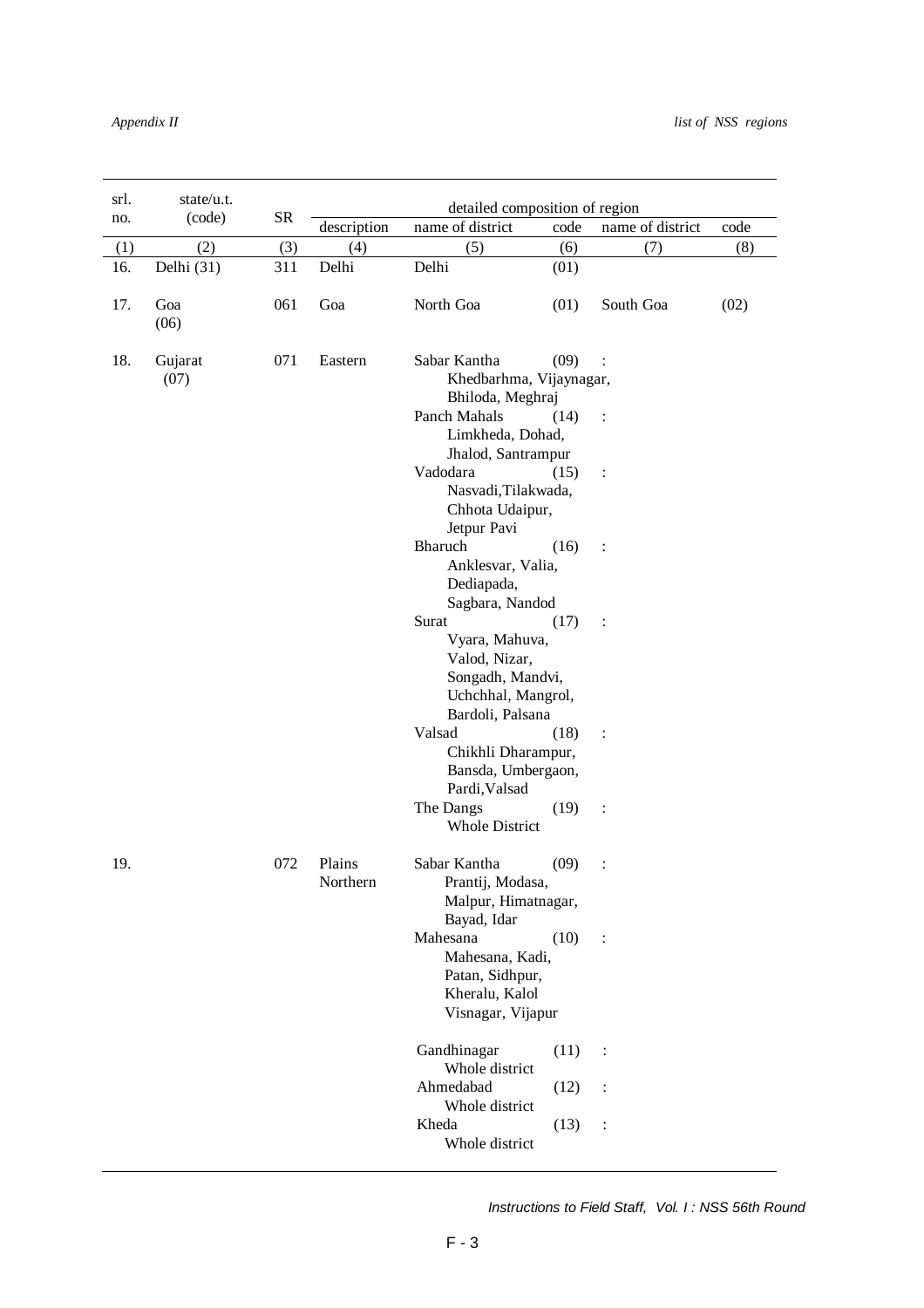| srl.            | state/u.t. |           |             | detailed composition of region |      |                |  |         |  |
|-----------------|------------|-----------|-------------|--------------------------------|------|----------------|--|---------|--|
| no.             | (code)     | <b>SR</b> | description | name of district               | code | name           |  | of code |  |
|                 |            |           |             |                                |      | district       |  |         |  |
| (1)             | (2)        | (3)       | (4)         | (5)                            | (6)  | (7)            |  | (8)     |  |
| 20.             | Gujarat    | 073       | Plains      | Panch Mahals                   | (14) | $\colon$       |  |         |  |
|                 | (07)       |           | Southern    |                                |      |                |  |         |  |
|                 |            |           |             | Halol, Kalol,                  |      |                |  |         |  |
|                 |            |           |             | Godhra, Shehera,               |      |                |  |         |  |
|                 |            |           |             | Lunawada, Devgadbaria,         |      |                |  |         |  |
|                 |            |           |             | Jambughoda                     |      |                |  |         |  |
|                 |            |           |             | Vadodara                       | (15) | $\ddot{\cdot}$ |  |         |  |
|                 |            |           |             | Vadodara, Savli,               |      |                |  |         |  |
|                 |            |           |             | Dabhoi, Karjan,                |      |                |  |         |  |
|                 |            |           |             | Padra, Sinor,                  |      |                |  |         |  |
|                 |            |           |             | Vaghodia, Sankheda             |      |                |  |         |  |
| Bharuch<br>(16) |            |           |             |                                |      |                |  |         |  |
|                 |            |           |             | Hansot, Vagra,                 |      |                |  |         |  |
|                 |            |           |             | Amod, Jambusar,                |      |                |  |         |  |
|                 |            |           |             | Bharuch, Jhagadia              |      |                |  |         |  |
|                 |            |           |             | Surat                          | (17) | $\ddot{\cdot}$ |  |         |  |
|                 |            |           |             | Chorasi, Kamrej,               |      |                |  |         |  |
|                 |            |           |             | Olpad                          |      |                |  |         |  |
|                 |            |           |             | Valsad                         | (18) | $\ddot{\cdot}$ |  |         |  |
|                 |            |           |             | Navsari, Gandevi               |      |                |  |         |  |
| 21.             |            | 074       | Dry areas   | Surendranagar                  | (03) |                |  |         |  |
|                 |            |           |             | Whole district                 |      |                |  |         |  |
|                 |            |           |             | Kachchh                        | (07) |                |  |         |  |
|                 |            |           |             | Whole district                 |      |                |  |         |  |
|                 |            |           |             | <b>Bans Kantha</b>             | (08) |                |  |         |  |
|                 |            |           |             | Whole district                 |      |                |  |         |  |
|                 |            |           |             | Mahesana                       | (10) |                |  |         |  |
|                 |            |           |             | Chanasma, Sami                 |      |                |  |         |  |
|                 |            |           |             | Harij                          |      |                |  |         |  |
| 22.             |            | 075       | Saurashtra  | Jamnagar                       | (01) | Amreli         |  | (05)    |  |
|                 |            |           |             | Rajkot                         | (02) | Junagadh       |  | (06)    |  |
|                 |            |           |             | Bhavnagar                      | (04) |                |  |         |  |
| 23.             | Haryana    | 081       | Eastern     | Ambala                         | (01) | Panipat        |  | (06)    |  |
|                 | (08)       |           |             | Yamuna Nagar                   | (02) | Sonipat        |  | (07)    |  |
|                 |            |           |             | Kurukshetra                    | (03) | Rohtak         |  | (08)    |  |
|                 |            |           |             | Kaithal                        | (04) | Faridabad      |  | (09)    |  |
|                 |            |           |             | Karnal                         | (05) | Gurgaon        |  | (10)    |  |
|                 |            |           |             | Panchkula                      | (17) | Jhajjar        |  | (18)    |  |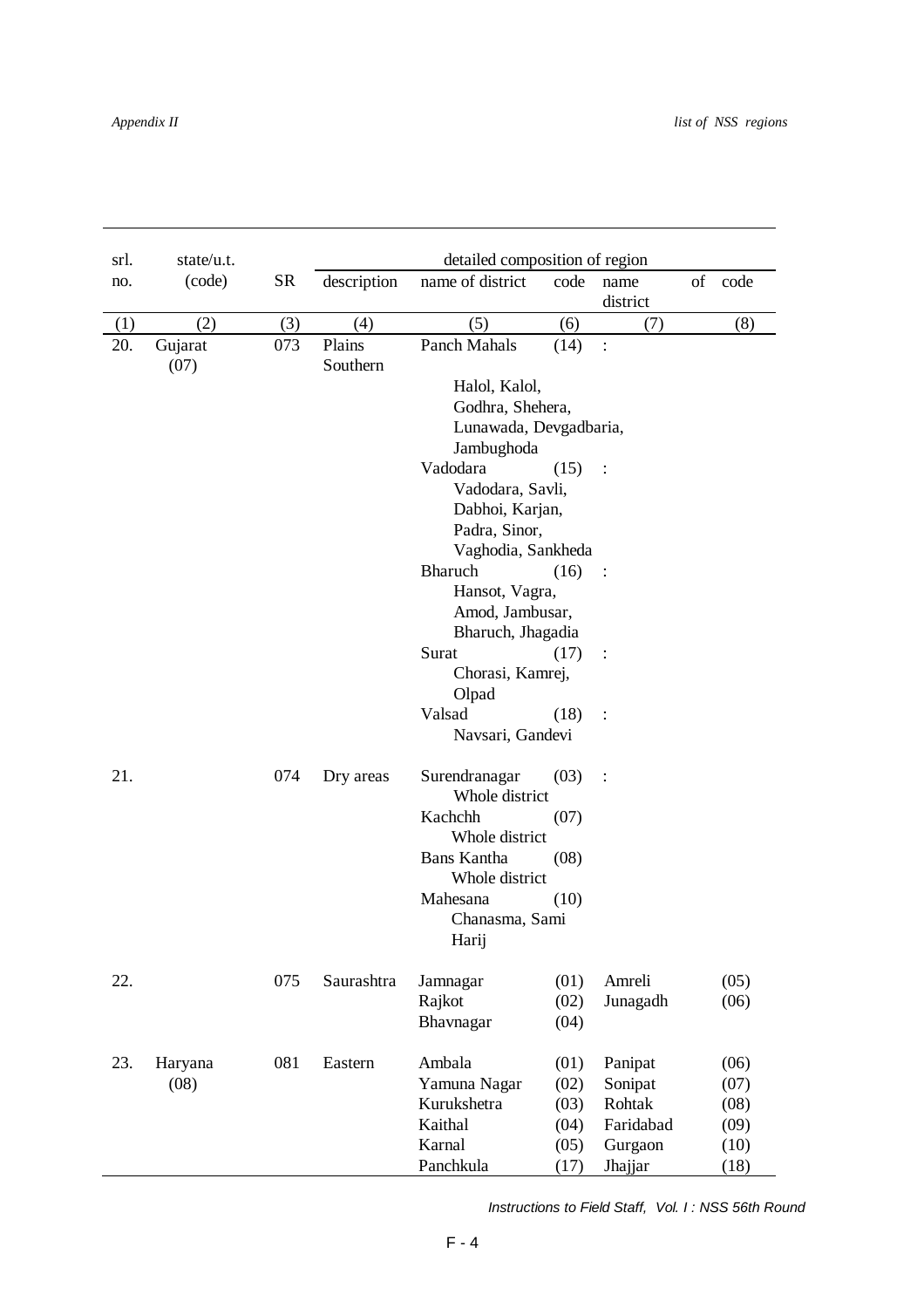| Srl. | state/u.t.                 |           | detailed composition of region |                  |      |                  |      |  |  |
|------|----------------------------|-----------|--------------------------------|------------------|------|------------------|------|--|--|
| no.  | (code)                     | <b>SR</b> | description                    | name of district | code | name of district | code |  |  |
| (1)  | (2)                        | (3)       | (4)                            | (5)              | (6)  | (7)              | (8)  |  |  |
| 24.  | Haryana                    | 082       | Western                        | Rewari           | (11) | Hisar            | (15) |  |  |
|      | (08)                       |           |                                | Mahendragarh     | (12) | Sirsa            | (16) |  |  |
|      |                            |           |                                | Bhilwani         | (13) | Fatehabad        | (19) |  |  |
|      |                            |           |                                | Jind             | (14) |                  |      |  |  |
| 25.  | Himachal                   | 091       | Himachal                       | Chamba           | (01) | Kullu            | (07) |  |  |
|      | Pradesh                    |           | Pradesh                        | Kangra           | (02) | Lahul & Spiti    | (08) |  |  |
|      | (09)                       |           |                                | Hamirpur         | (03) | Shimla           | (09) |  |  |
|      |                            |           |                                | Una              | (04) | Solan            | (10) |  |  |
|      |                            |           |                                | Bilaspur         | (05) | Sirmour          | (11) |  |  |
|      |                            |           |                                | Mandi            | (06) | Kinnaur          | (12) |  |  |
| 26.  | Jammu &<br>Kashmir<br>(10) | 101       | Mountain-<br>ous               | Kathua           | (11) | Jammu            | (12) |  |  |
| 27.  |                            | 102       | <b>Outer Hills</b>             | Doda             | (09) | Rajouri          | (13) |  |  |
|      |                            |           |                                | Udhampur         | (10) | Poonch           | (14) |  |  |
|      |                            |           |                                |                  |      |                  |      |  |  |
| 28.  |                            | 103       | Jhelam                         | Anantnag         | (01) | Baramula         | (05) |  |  |
|      |                            |           | Valley                         | Pulwama          | (02) | Kupwara          | (06) |  |  |
|      |                            |           |                                | Srinagar         | (03) | Kargil*          | (07) |  |  |
|      |                            |           |                                | Budgam           | (04) | Leh*             | (08) |  |  |
| 29.  | Karnataka<br>(11)          | 111       | Coastal &<br>Ghats             | Dakshin Kannad   | (09) | Uttar Kannad     | (20) |  |  |
| 30.  |                            | 112       | Inland                         | Chikmagalur      | (07) | Kodagu           | (13) |  |  |
|      |                            |           | Eastern                        | Hassan           | (12) | Shimoga          | (18) |  |  |
|      |                            |           |                                |                  |      |                  |      |  |  |
| 31.  |                            | 113       | Inland                         | Bangalore        | (01) | Mysore           | (16) |  |  |
|      |                            |           | Southern                       | (Urban)          |      | Tumkur           | (19) |  |  |
|      |                            |           |                                | Bangalore        | (02) | Kolar            | (14) |  |  |
|      |                            |           |                                | (Rural)          |      | Mandhya          | (15) |  |  |
| 32.  |                            | 114       | Inland                         | Belgaum          | (03) | Chitradurga      | (08) |  |  |
|      |                            |           | Northern                       | <b>Bellary</b>   | (04) | Dharwad          | (10) |  |  |
|      |                            |           |                                | <b>Bidar</b>     | (05) | Gulbarga         | (11) |  |  |
|      |                            |           |                                | Bijapur          | (06) | Raichur          | (17) |  |  |
|      |                            |           |                                |                  |      |                  |      |  |  |
| 33.  | Kerala                     | 121       | Northern                       | Kasaragode       | (01) | Kozhikode        | (04) |  |  |
|      | (12)                       |           |                                | Kannur           | (02) | Malappuram       | (05) |  |  |
|      |                            |           |                                | Wayanad          | (03) | Palakkad         | (06) |  |  |

\* not yet covered by NSS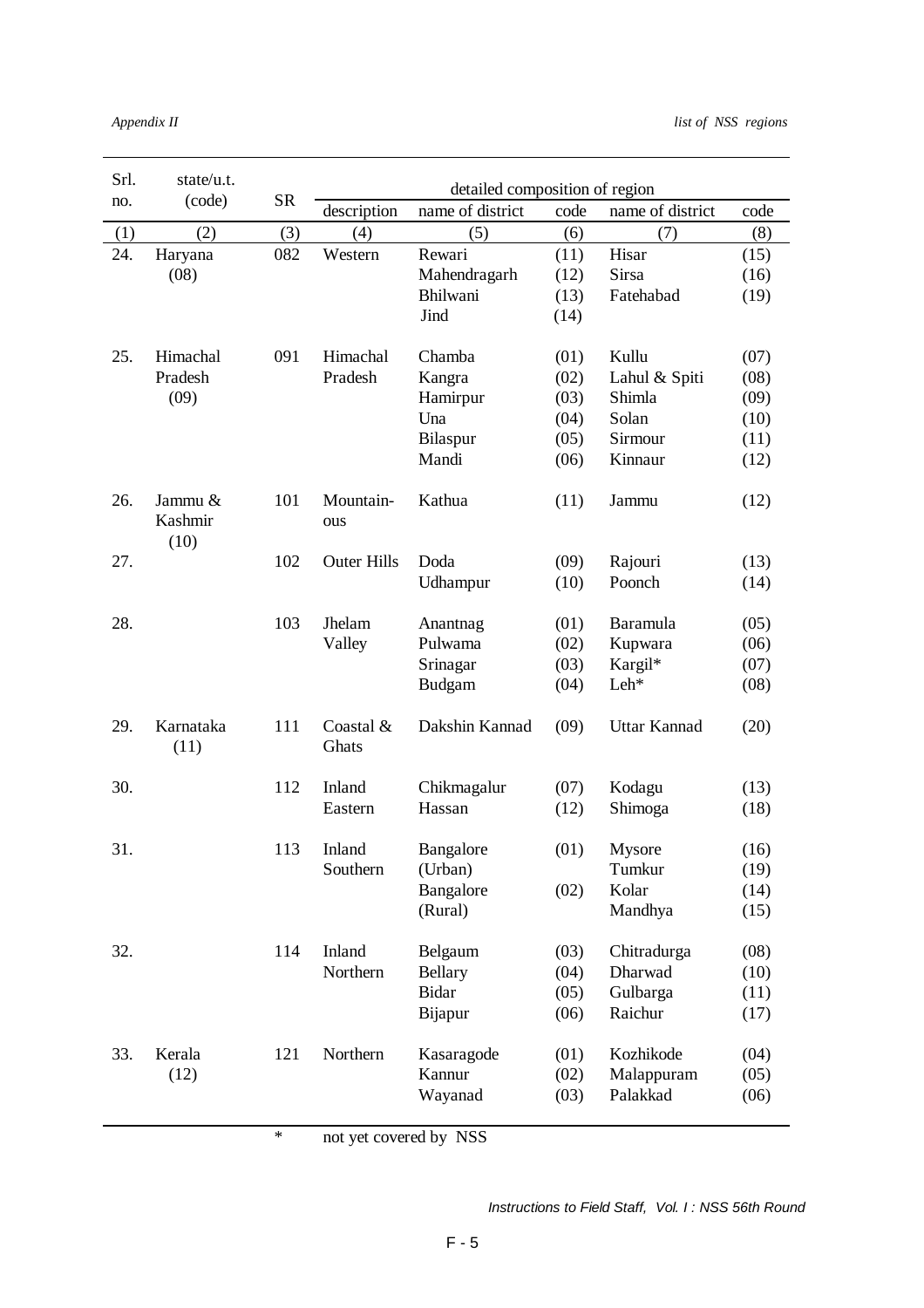| Srl. | state/u.t.                |           | detailed composition of region |                                                   |                                      |                                                         |                              |  |
|------|---------------------------|-----------|--------------------------------|---------------------------------------------------|--------------------------------------|---------------------------------------------------------|------------------------------|--|
| no.  | (code)                    | <b>SR</b> | description                    | name of district                                  | code                                 | name of district                                        | code                         |  |
|      | (2)                       | (3)       | (4)                            | (5)                                               | (6)                                  | (7)                                                     | (8)                          |  |
| 34.  | Kerala<br>(12)            | 122       | Southern                       | Thrissur<br>Ernakulam<br>Idukki<br>Kottayam       | (07)<br>(08)<br>(09)<br>(10)         | Alappuzha<br>Pathanamthitta<br>Kollam<br>Triruvanantha- | (11)<br>(12)<br>(13)<br>(14) |  |
| 35.  | Lakshadweep               | 321       | Laksha-                        | Lakshadweep                                       | (01)                                 | puram                                                   |                              |  |
|      | (32)                      |           | dweep                          |                                                   |                                      |                                                         |                              |  |
| 36.  | Madhya<br>Pradesh<br>(13) | 131       | Chattisgarh                    | Surguja<br>Bilaspur<br>Raigarh<br>Rajnandgaon     | (39)<br>(40)<br>(41)<br>(42)         | Durg<br>Raipur<br><b>Bastar</b>                         | (43)<br>(44)<br>(45)         |  |
| 37.  |                           | 132       | Vindhya                        | Tikamgarh<br>Chhatarpur<br>Panna<br>Satna         | (07)<br>(08)<br>(09)<br>(12)         | Rewa<br>Shahdol<br>Sidhi                                | (13)<br>(14)<br>(15)         |  |
| 38.  |                           | 133       | Central                        | Sagar<br>Damoh<br>Vidisha                         | (10)<br>(11)<br>(27)                 | <b>Bhopal</b><br>Sehore<br>Raisen                       | (28)<br>(29)<br>(30)         |  |
| 39.  |                           | 134       | Malwa                          | Mandsaur<br>Ratlam<br>Ujjain<br>Shajapur<br>Dewas | (16)<br>(17)<br>(18)<br>(19)<br>(20) | Jhabua<br>Dhar<br>Indore<br>Rajgarh                     | (21)<br>(22)<br>(23)<br>(26) |  |
| 40.  |                           | 135       | South                          | Jabalpur<br>Narsimhapur<br>Mandla                 | (33)<br>(34)<br>(35)                 | Chhindwara<br>Seoni<br>Balaghat                         | (36)<br>(37)<br>(38)         |  |
| 41.  |                           | 136       | South<br>Western               | Khargone<br>(W. Nimar)<br>Khandwa<br>(E. Nimar)   | (24)<br>(25)                         | <b>Betul</b><br>Hoshangabad                             | (31)<br>(32)                 |  |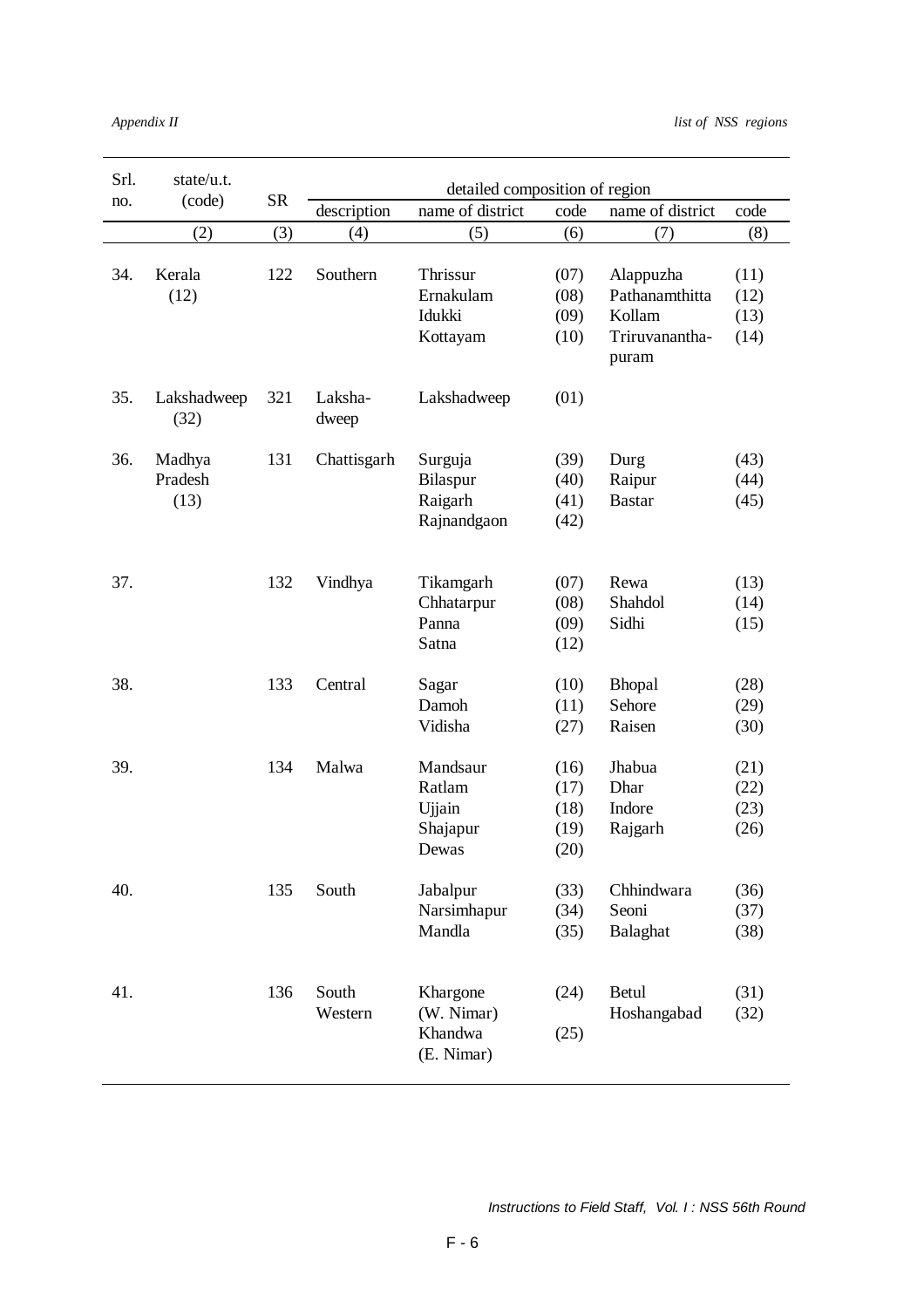| Srl. | state/u.t.                |           | detailed composition of region |                                                                           |                              |                                                     |                      |  |  |
|------|---------------------------|-----------|--------------------------------|---------------------------------------------------------------------------|------------------------------|-----------------------------------------------------|----------------------|--|--|
| no.  | (code)                    | <b>SR</b> | description                    | name of district                                                          | code                         | name of district                                    | code                 |  |  |
| (1)  | (2)                       | (3)       | (4)                            | (5)                                                                       | (6)                          | (7)                                                 | (8)                  |  |  |
| 42.  | Madhya<br>Pradesh<br>(13) | 137       | Northern                       | Morena<br><b>Bhind</b><br>Gwalior                                         | (01)<br>(02)<br>(03)         | Datia<br>Shivpuri<br>Guna                           | (04)<br>(05)<br>(06) |  |  |
| 43.  | Maharashtra<br>(14)       | 141       | Coastal                        | Mumbai<br>Thane<br>Raigad                                                 | (01)<br>(02)<br>(03)         | Ratnagiri<br>Sindhudurg                             | (04)<br>(05)         |  |  |
| 44.  |                           | 142       | Inland<br>Western              | Ahmadnagar<br>Pune<br>Satara                                              | (09)<br>(10)<br>(11)         | Sangli<br>Sholapur<br>Kolhapur                      | (12)<br>(13)<br>(14) |  |  |
| 45.  |                           | 143       | Inland<br>Northern             | <b>Nashik</b><br>Dhule                                                    | (06)<br>(07)                 | Jalgaon                                             | (08)                 |  |  |
| 46.  |                           | 144       | Inland<br>Central              | Aurangabad<br>Jalna<br>Parbhani<br><b>Beed</b>                            | (15)<br>(16)<br>(17)<br>(18) | Nanded<br>Osmanabad<br>Latur                        | (19)<br>(20)<br>(21) |  |  |
| 47.  |                           | 145       | Inland<br>Eastern              | Buldana<br>Akola<br>Amravati                                              | (22)<br>(23)<br>(24)         | Yavatmal<br>Wardha<br>Nagpur                        | (25)<br>(26)<br>(27) |  |  |
| 48.  |                           | 146       | Eastern                        | <b>Bhandara</b><br>Chandrapur                                             | (28)<br>(29)                 | Gadchiroli                                          | (30)                 |  |  |
| 49.  | Manipur<br>(15)           | 151       | Plains                         | Thoubal<br><b>Bishnupur</b>                                               | (05)<br>(06)                 | <b>Imphal West</b><br><b>Imphal East</b>            | (07)<br>(09)         |  |  |
| 50.  |                           | 152       | Hills                          | Senapati<br>Tamenglong<br>Churachandpur                                   | (01)<br>(02)<br>(03)         | Chandel<br><b>Ukhrul</b>                            | (04)<br>(08)         |  |  |
| 51.  | Meghalaya<br>(16)         | 161       | Meghalaya                      | Jaintia Hills<br>East Khasi Hills<br>West Khasi Hills<br>South Garo Hills | (01)<br>(02)<br>(03)<br>(07) | East Garo Hills<br><b>WestGaro Hills</b><br>Nangpoh | (04)<br>(05)<br>(06) |  |  |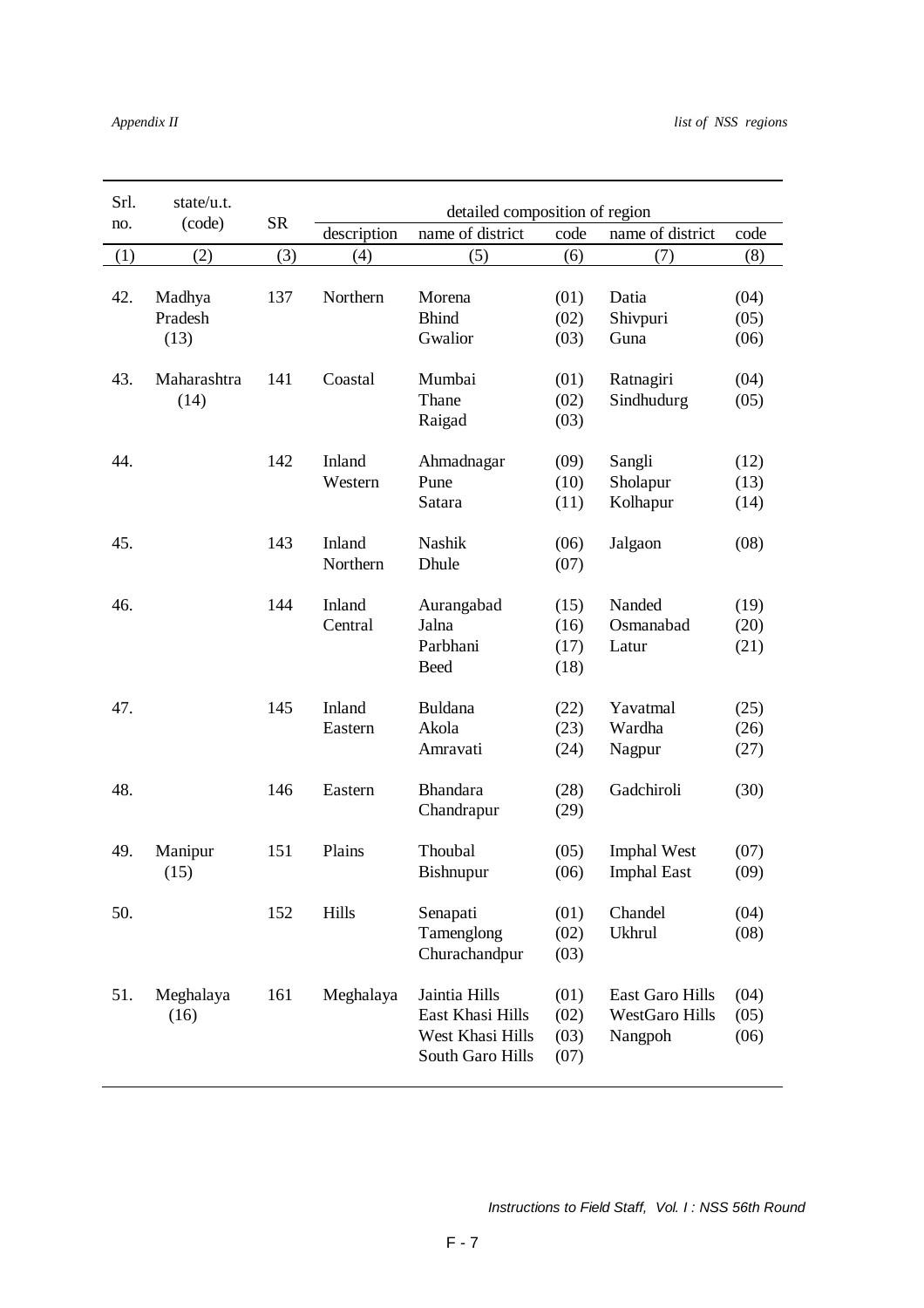| Srl. | state/u.t.  |           | detailed composition of region |                       |              |                          |              |
|------|-------------|-----------|--------------------------------|-----------------------|--------------|--------------------------|--------------|
| no.  | (code)      | <b>SR</b> | description                    | name of district      | code         | name of district         | code         |
| (1)  | (2)         | (3)       | (4)                            | (5)                   | (6)          | (7)                      | (8)          |
| 52.  | Mizoram     | 171       | Mizoram                        | Aizwal                | (01)         | Chhimtuipi               | (03)         |
|      | (17)        |           |                                | Lunglei               | (02)         |                          |              |
|      |             |           |                                |                       |              |                          |              |
| 53.  | Nagaland    | 181       | Nagaland                       | Kohima                | (01)         | Mukokchung               | (05)         |
|      | (18)        |           |                                | Phek                  | (02)         | Tuensang                 | (06)         |
|      |             |           |                                | Zunheboto             | (03)         | Mon                      | (07)         |
|      |             |           |                                | Wokha                 | (04)         |                          |              |
|      |             |           |                                |                       |              |                          |              |
| 54.  | Orissa      | 191       | Coastal                        | <b>Balasore</b>       | (05)         | Gajapati                 | (16)         |
|      | (19)        |           |                                | Cuttack               | (06)         | <b>Bhadrak</b>           | (17)         |
|      |             |           |                                | Ganjam                | (12)         | Jajpur                   | (18)         |
|      |             |           |                                | Puri                  | (13)         | Kendrapara               | (19)         |
|      |             |           |                                | Nayagarh              | (14)         | Jagatsinghpura           | (20)         |
|      |             |           |                                | Khurda                | (15)         |                          |              |
| 55.  |             | 192       | Southern                       | Phulbani              | (08)         | Kalahandi                | (10)         |
|      |             |           |                                | Koraput               | (11)         | Nuapara                  | (24)         |
|      |             |           |                                | Nowarangpur           | (25)         | Malkangiri               | (26)         |
|      |             |           |                                | Rayagarh              | (27)         | Boudh                    | (30)         |
|      |             |           |                                |                       |              |                          |              |
| 56.  |             | 193       | Northern                       | Sambalpur             | (01)         | Bolangir                 | (09)         |
|      |             |           |                                | Sundargarh            | (02)         | Angul                    | (22)         |
|      |             |           |                                | Keonjhar              | (03)         | Sonepur                  | (23)         |
|      |             |           |                                | Mayurbhanj            | (04)         | Jharsuguda               | (28)         |
|      |             |           |                                | <b>Dhenkanal</b>      | (07)         | Deogarh                  | (29)         |
|      |             |           |                                | Baragarh              | (21)         |                          |              |
|      |             |           |                                |                       |              |                          |              |
| 57.  | Pondicherry | 331       | Pondiche-                      | Pondicherry           | (01)         | Karaikal                 | (02)         |
| 58.  | (33)        | 201       | rry<br>Northern                | Gurdaspur             |              |                          |              |
|      | Punjab      |           |                                | Amritsar              | (01)         | Kapurthala<br>Hoshiarpur | (06)         |
|      | (20)        |           |                                |                       | (02)<br>(04) | Rupnagar                 | (07)<br>(08) |
|      |             |           |                                | Ludhiana<br>Jalandhar | (05)         | Nawanshehar              | (13)         |
|      |             |           |                                |                       |              |                          |              |
| 59.  |             | 202       | Southern                       | Firozpur              | (03)         | Fatehgarhsaheb           | (13)         |
|      |             |           |                                | Patiala               | (09)         | Mansa                    | (14)         |
|      |             |           |                                | Sangrur               | (10)         | Muktsar                  | (15)         |
|      |             |           |                                | Bathinda              | (11)         | Moga                     | (17)         |
|      |             |           |                                | Faridkot              | (12)         |                          |              |
|      |             |           |                                |                       |              |                          |              |
| 60.  | Rajasthan   | 211       | Western                        | Ganganagar            | (01)         | Nagaur                   | (15)         |
|      | (21)        |           |                                | <b>Bikaner</b>        | (02)         | Pali                     | (16)         |
|      |             |           |                                | Churu                 | (03)         | <b>Barmer</b>            | (17)         |
|      |             |           |                                | Jaisalmer             | (13)         | Jalor                    | (18)         |
|      |             |           |                                | Jodhpur               | (14)         | Sirohi                   | (19)         |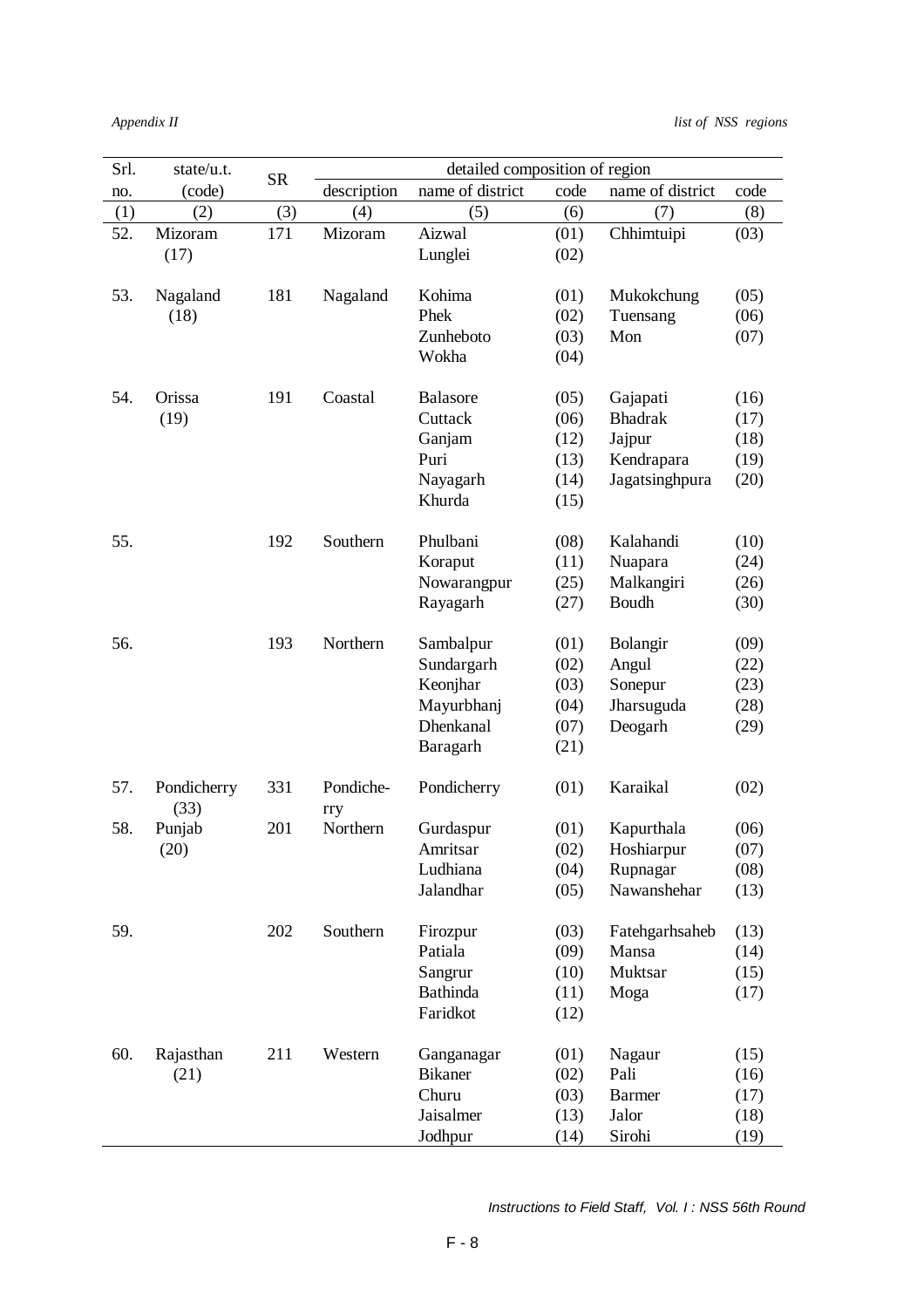| Srl. | state/ $u.t.$ |           | detailed composition of region |                  |      |                  |      |  |  |
|------|---------------|-----------|--------------------------------|------------------|------|------------------|------|--|--|
| no.  | (code)        | <b>SR</b> | description                    | name of district | code | name of district | code |  |  |
| (1)  | (2)           | (3)       | (4)                            | (5)              | (6)  | (7)              | (8)  |  |  |
| 61.  | Rajasthan     | 212       | North-                         | Jhunjhunun       | (04) | Ajmer            | (11) |  |  |
|      | (21)          |           | Eastern                        | Alwar            | (05) | Tonk             | (12) |  |  |
|      |               |           |                                | Bharatpur        | (06) | Bhilwara         | (20) |  |  |
|      |               |           |                                | Dholpur          | (07) | Dausa            | (28) |  |  |
|      |               |           |                                | Sawai Madhopur   | (08) | Hanumangarh      | (31) |  |  |
|      |               |           |                                | Jaipur           | (09) | Karauli          | (32) |  |  |
|      |               |           |                                | Sikar            | (10) |                  |      |  |  |
| 62.  |               | 213       | Southern                       | Udaipur          | (21) | <b>Banswara</b>  | (24) |  |  |
|      |               |           |                                | Dungarpur        | (23) | Rajsamand        | (30) |  |  |
| 63.  |               | 214       | South-                         | Chittaurgarh     | (22) | Kota             | (26) |  |  |
|      |               |           | Eastern                        | <b>Bundi</b>     | (25) | Jhalawar         | (27) |  |  |
|      |               |           |                                |                  |      | Baran            | (29) |  |  |
| 64.  | <b>Sikkim</b> | 221       | Sikkim                         | North (Mongam)   | (01) | South            | (03) |  |  |
|      | (22)          |           |                                | East (Gangtok)   | (02) | (Nimachai)       |      |  |  |
|      |               |           |                                |                  |      | West             | (04) |  |  |
|      |               |           |                                |                  |      | (Gyalshing)      |      |  |  |
| 65.  | Tamil Nadu    | 231       | Coastal                        | Chennai          | (01) | Cuddalore        | (06) |  |  |
|      | (23)          |           | Northern                       | Kanchipuram      | (02) | Villupuram       | (22) |  |  |
|      |               |           |                                | Vellore          | (03) | Thiruvallur      | (24) |  |  |
|      |               |           |                                | Thiruvannamalai  | (05) |                  |      |  |  |
| 66.  |               | 232       | Coastal                        | Tiruchirapalli   | (12) | Thiruvarur       | (26) |  |  |
|      |               |           |                                | Thanjavur        | (13) | Karur            | (27) |  |  |
|      |               |           |                                | Pudukkottai      | (14) | Perambalur       | (28) |  |  |
|      |               |           |                                | Nagapattinam     | (23) |                  |      |  |  |
| 67.  |               | 233       | Southern                       | Dindigul         | (11) | Tuticorin        | (19) |  |  |
|      |               |           |                                | Sivagangai       | (15) | Tirunelveli      | (20) |  |  |
|      |               |           |                                | Madurai          | (16) | Kanyakumari      | (21) |  |  |
|      |               |           |                                | Ramnathapuram    | (17) | Theni            | (29) |  |  |
|      |               |           |                                | Virudhunagar     | (18) |                  |      |  |  |
| 68.  |               | 234       | Inland                         | Dharampuri       | (04) | Nilgiri          | (09) |  |  |
|      |               |           |                                | Salem            | (07) | Coimbatore       | (10) |  |  |
|      |               |           |                                | Periyar          | (08) | Namakkal         | (25) |  |  |
|      |               |           |                                |                  |      |                  |      |  |  |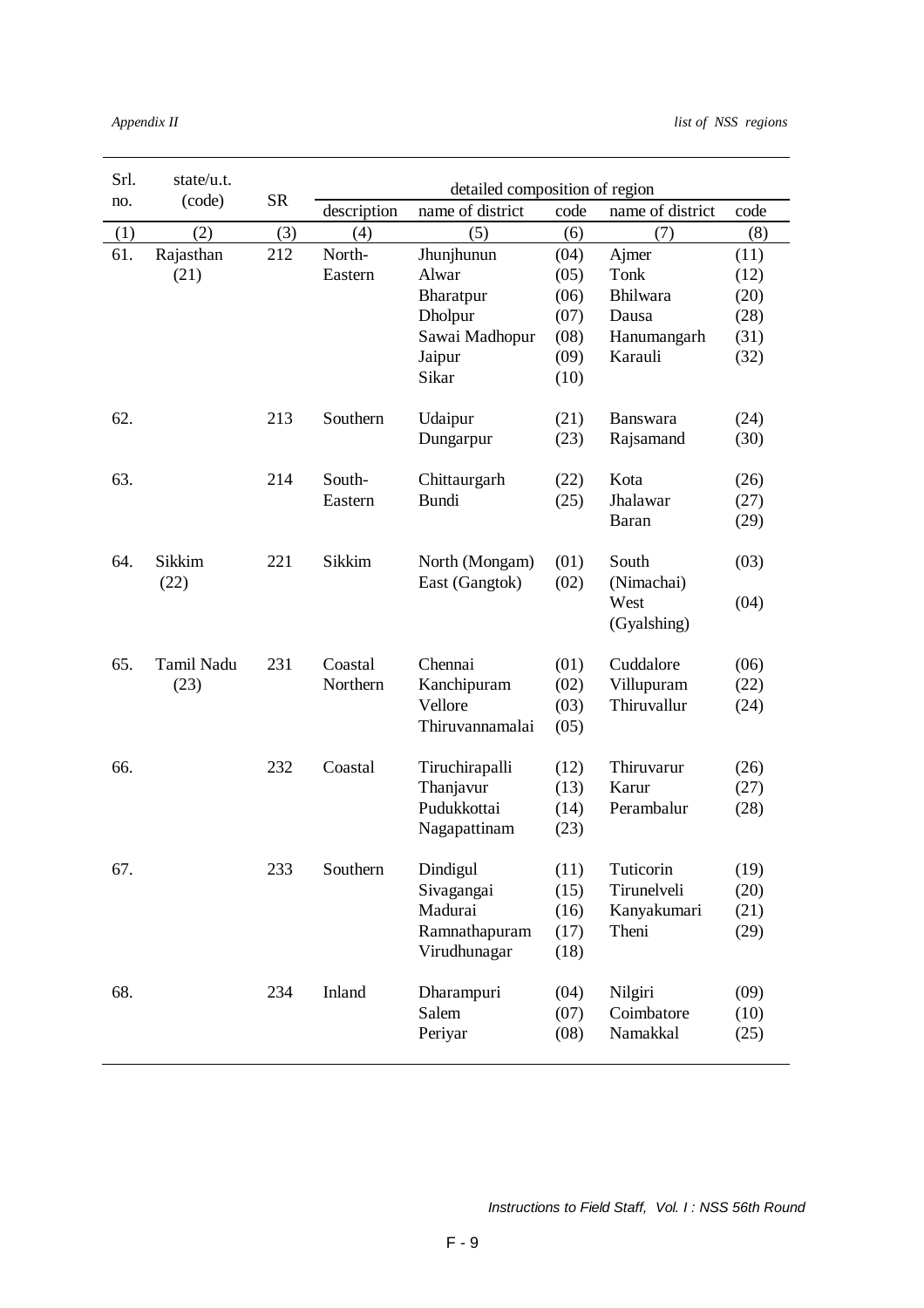| Srl. | state/u.t.    | <b>SR</b> | detailed composition of region |                  |      |                  |      |  |
|------|---------------|-----------|--------------------------------|------------------|------|------------------|------|--|
| No.  | (code)        |           | description                    | name of district | code | Name of district | code |  |
| (1)  | (2)           | (3)       | (4)                            | (5)              | (6)  | (7)              | (8)  |  |
| 69.  | Tripura       | 241       | Tripura                        | West Tripura     | (01) | South Tripura    | (03) |  |
|      | (24)          |           |                                | North Tripura    | (02) | Dhalai           | (04) |  |
|      |               |           |                                |                  |      |                  |      |  |
| 70.  | Uttar Pradesh | 251       | Himalayan                      | Uttar Kashi      | (01) | Nainital         | (08) |  |
|      | (25)          |           |                                | Chamoli          | (02) | <b>Bareilly</b>  | (25) |  |
|      |               |           |                                | Tehri Garhwal    | (03) | Udhamsingh ng.   | (68) |  |
|      |               |           |                                | Dehra Dun        | (04) | Bageshwar        | (78) |  |
|      |               |           |                                | Garhwal          | (05) | Champavat        | (79) |  |
|      |               |           |                                | Pithoragarh      | (06) | Rudraprayag      | (83) |  |
|      |               |           |                                | Almora           | (07) |                  |      |  |
|      |               |           |                                |                  |      |                  |      |  |
| 71.  |               | 252       | Western                        | <b>Bijnor</b>    | (09) | Etah             | (22) |  |
|      |               |           |                                | Moradabad        | (10) | Mainpuri         | (23) |  |
|      |               |           |                                | Rampur           | (11) | <b>Budaun</b>    | (24) |  |
|      |               |           |                                | Saharanpur       | (12) | Pilibhit         | (26) |  |
|      |               |           |                                | Hardwar          | (13) | Shahjahanpur     | (27) |  |
|      |               |           |                                | Muzaffarnagar    | (14) | Farrukhabad      | (34) |  |
|      |               |           |                                | Meerut           | (15) | Etawah           | (35) |  |
|      |               |           |                                | Ghaziabad        | (16) | M J Phule Nagar  | (70) |  |
|      |               |           |                                | Bulandshahr      | (17) | G Buddha Nagar   | (71) |  |
|      |               |           |                                | Aligarh          | (18) | Hathras          | (72) |  |
|      |               |           |                                | Mathura          | (19) | Baghpat          | (80) |  |
|      |               |           |                                | Agra             | (20) | Kannauj          | (81) |  |
|      |               |           |                                | Firozabad        | (21) | Auraiya          | (82) |  |
| 72.  |               | 253       | Central                        | Kheri            | (28) | Kanpur Dehat     | (36) |  |
|      |               |           |                                | Sitapur          | (29) | Kanpur Nagar     | (37) |  |
|      |               |           |                                | Hardoi           | (30) | Banda            | (42) |  |
|      |               |           |                                | Unnao            | (31) | Fatehpur         | (43) |  |
|      |               |           |                                | Lucknow          | (32) | Barabanki        | (48) |  |
|      |               |           |                                | Rai Bareli       | (33) | C S M Nagar      | (73) |  |
|      |               |           |                                |                  |      |                  |      |  |
| 73.  |               | 254       | Eastern                        | Pratapgarh       | (44) | Ballia           | (59) |  |
|      |               |           |                                | Allahabad        | (45) | Ghazipur         | (60) |  |
|      |               |           |                                | Bahraich         | (46) | Varanashi        | (61) |  |
|      |               |           |                                | Gonda            | (47) | Mirzapur         | (62) |  |
|      |               |           |                                | Faizabad         | (49) | Shonbhodra       | (63) |  |
|      |               |           |                                | Sultanpur        | (50) | Bhadohi          | (64) |  |
|      |               |           |                                | Sidhartha nagar  | (51) | Padrauna         | (65) |  |
|      |               |           |                                | Maharajganj      | (52) | Ambedkar Nag.    | (67) |  |
|      |               |           |                                | Basti            | (53) | Kausambi         | (69) |  |
|      |               |           |                                | Gorakhpur        | (54) | Chandaoli        | (74) |  |
|      |               |           |                                | Deeria           | (55) | Shravasthi       | (75) |  |
|      |               |           |                                | Bhanjan          | (56) | Balrampur        | (76) |  |
|      |               |           |                                | Azamgarh         | (57) | S Kabirnagar     | (77) |  |
|      |               |           |                                | Jaunpur          | (58) |                  |      |  |